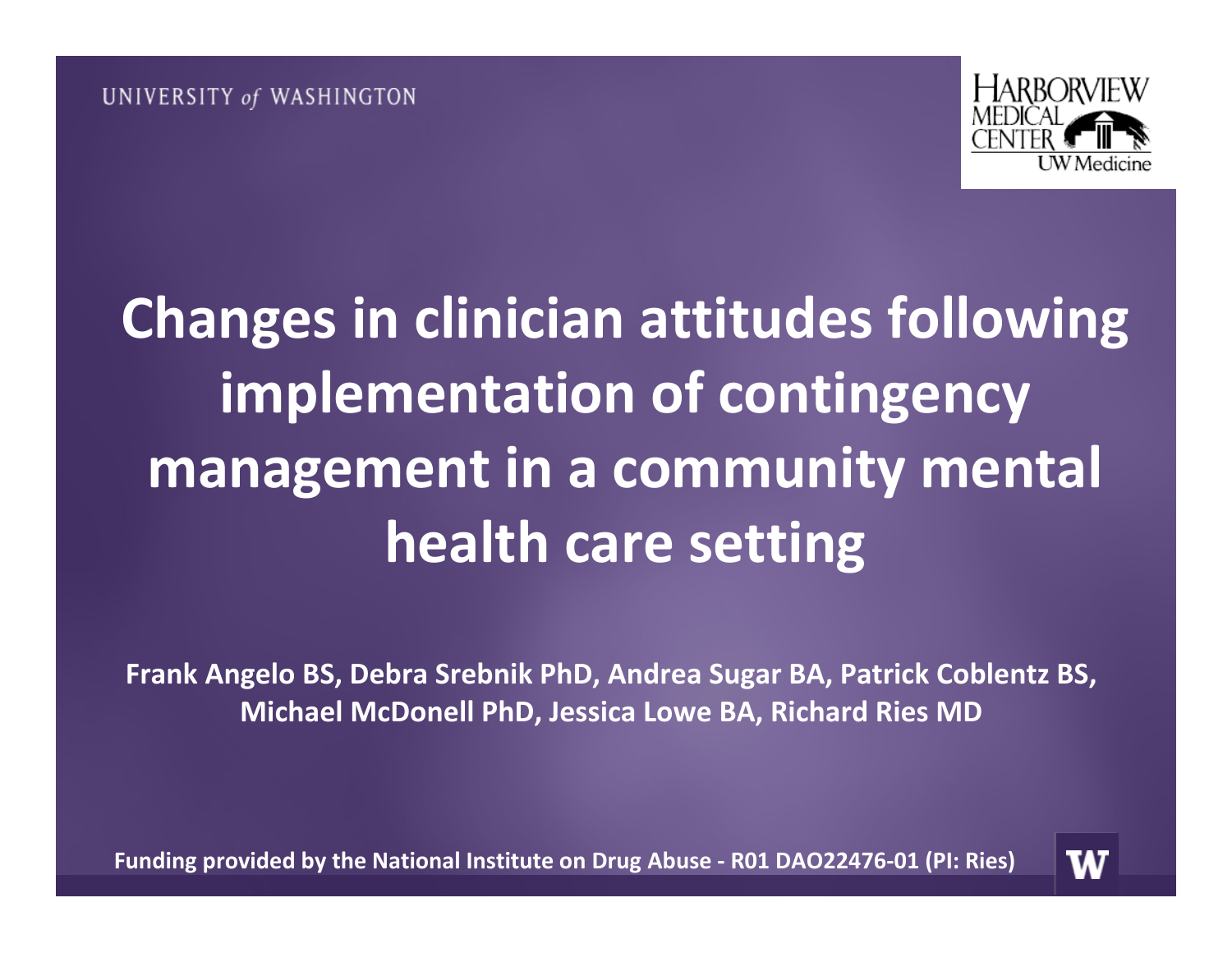### **Contingency Management (CM)**

- CM demonstrates the largest reduction in substance abuse relative to other psychosocial treatments for SUDs (Durta et al., 2008)
- Pilot studies and our recently completed RCT suggest that CM is associated with reductions in drug and alcohol use in severely mentally ill (SMI) adults
- CM can easily be added to treatment as usual in a community mental health or addiction treatment setting

>Does not require extensive training

Can be implemented by non‐clinical staff

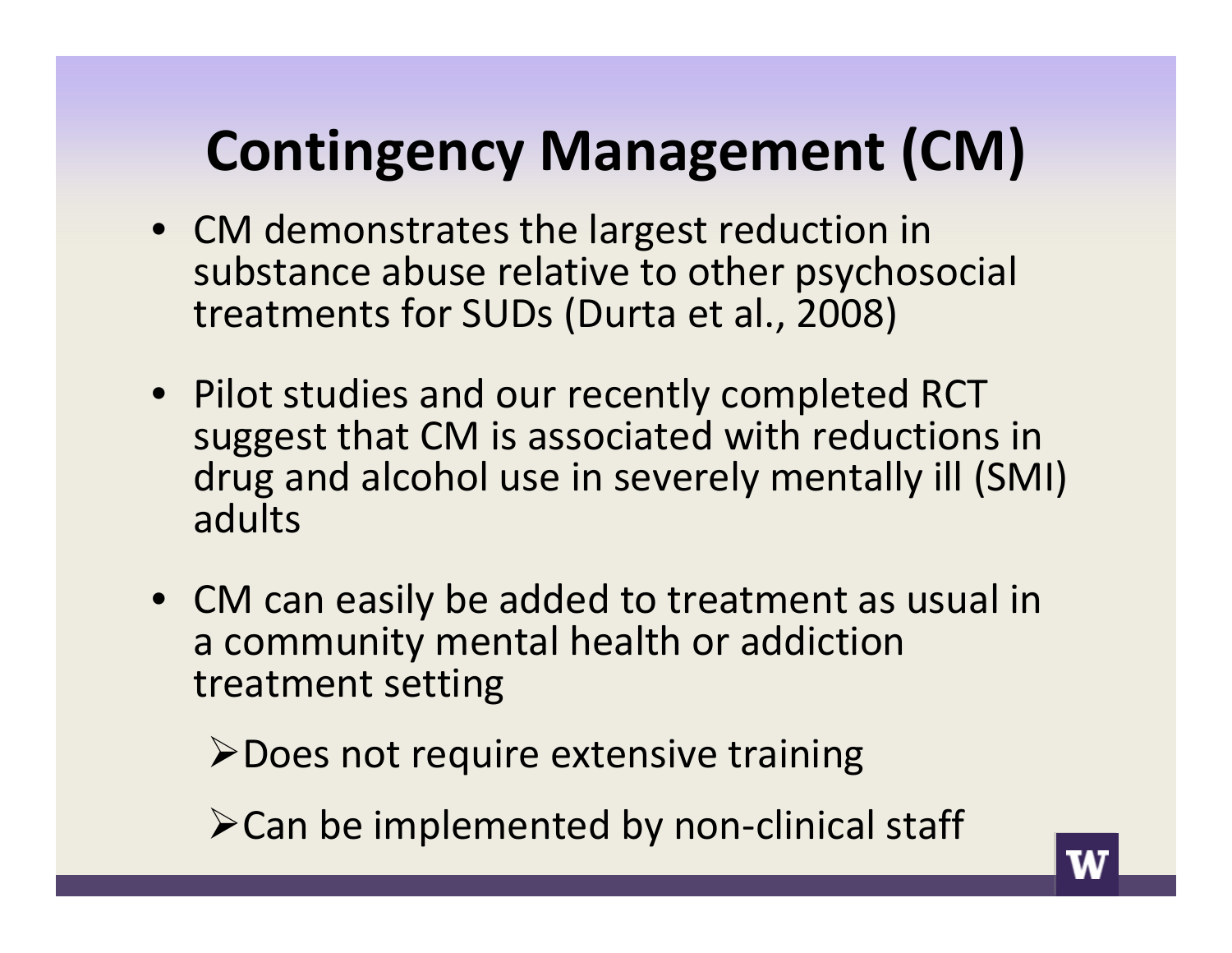# **Parent Study: Contingency Management for Stimulant Use in Adults with Serious Mental Illness**

**Design**: RCT comparing CM to <sup>a</sup> quasi‐yoked control condition

- CM targeted stimulant use in SMI adults
- 3 months of tx, 3 months of follow‐up
- Baseline interview, and monthly interviews during tx and follow‐up
- Utilized variable‐magnitude reinforcement procedure (Petry et al., 2005)

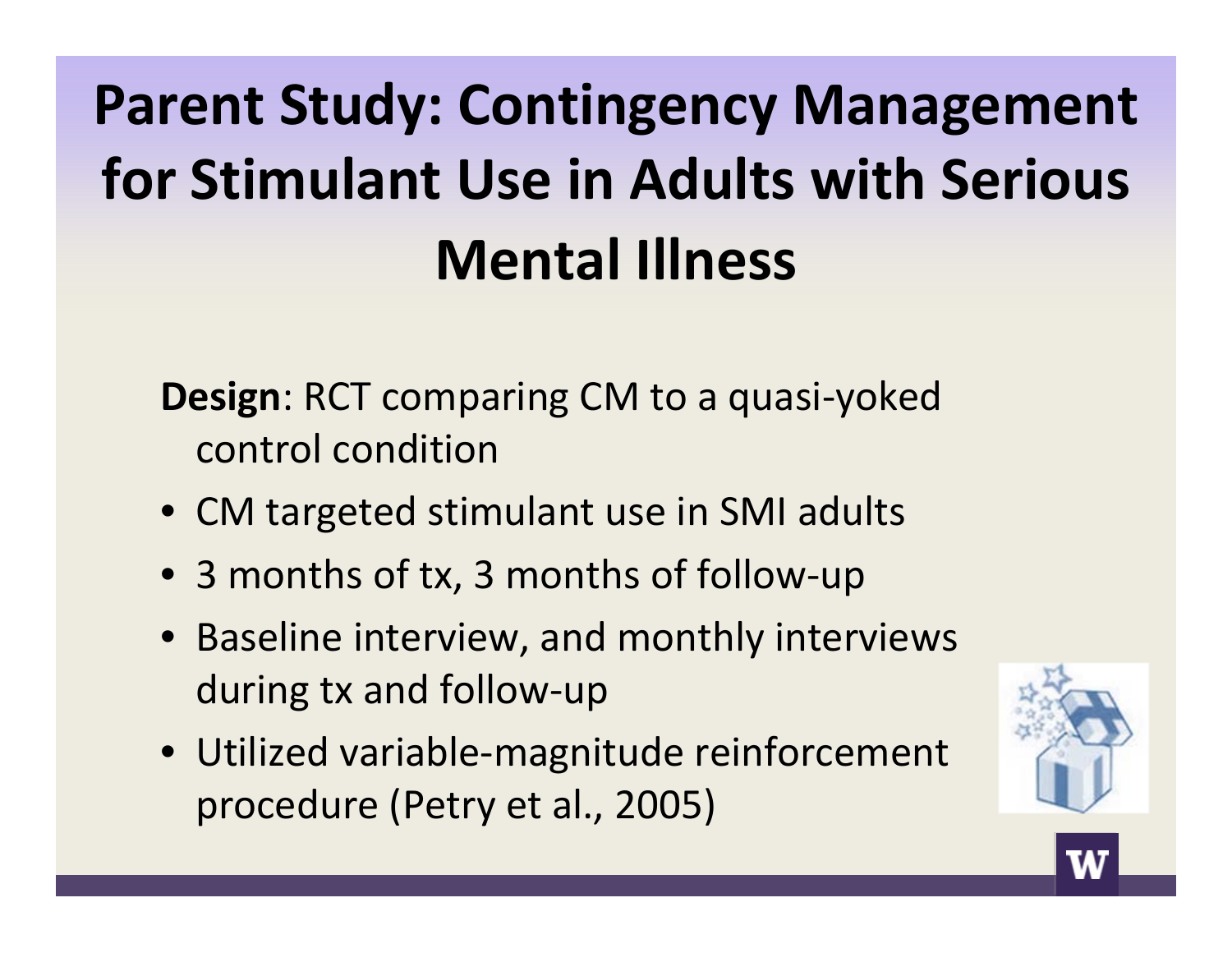#### **Current Study**

#### **Primary Aim:**

To examine changes in clinician attitudes following the implementation of a contingency management research study in <sup>a</sup> community mental health care setting.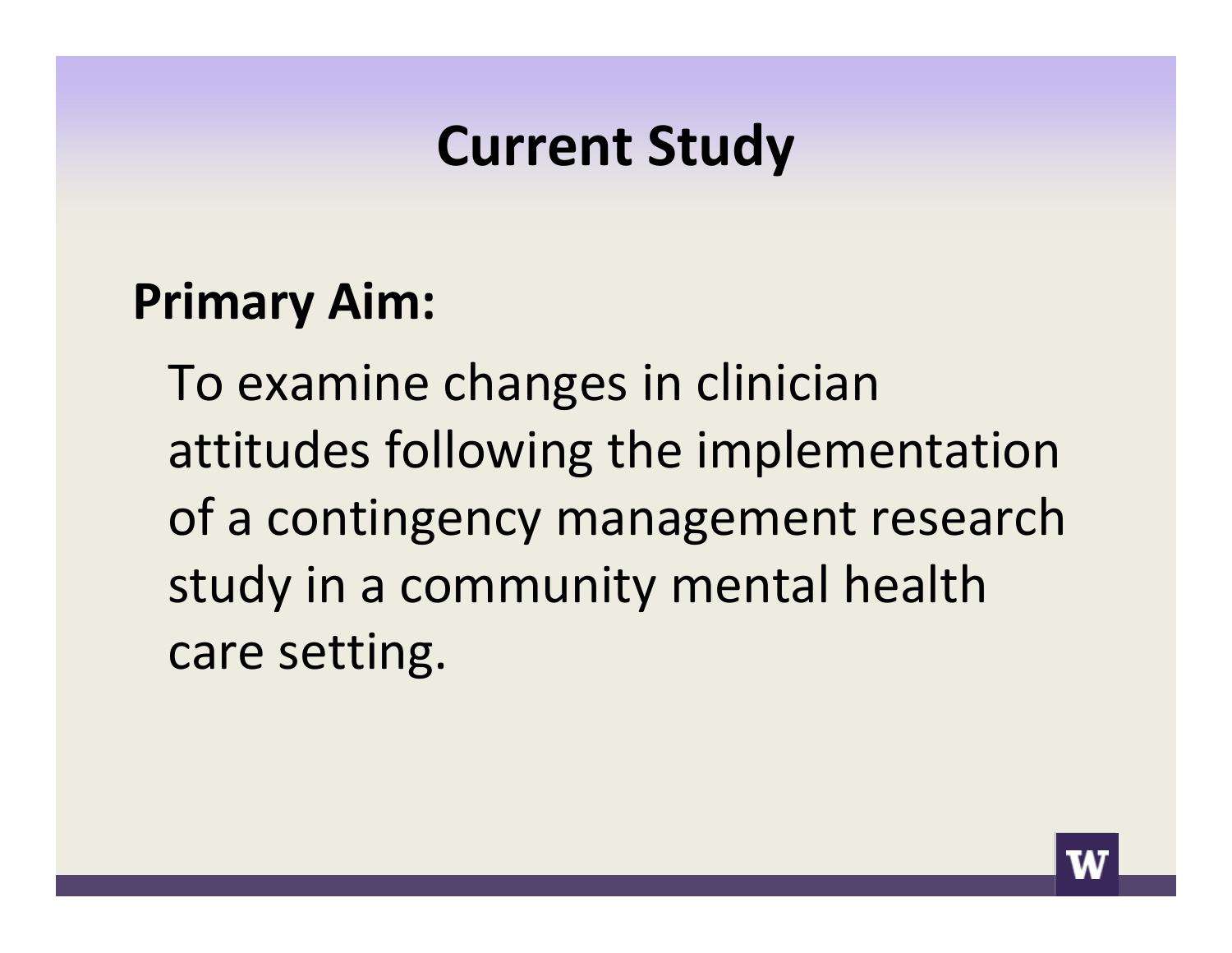#### **Measure**

#### **Provider Survey on Incentives (Kirby, Benishek, Dugosh, & Kerwin 2006)**

- 43 items
- 5 point Likert‐type scale from *Strongly Disagree* to *Strongly Agree*
- Modified to fit Contingency Management‐based incentive program

#### *Examples:*

*Overall, incentives are good for the consumer/counselor relationship. Incentives are not useful for short‐term treatments*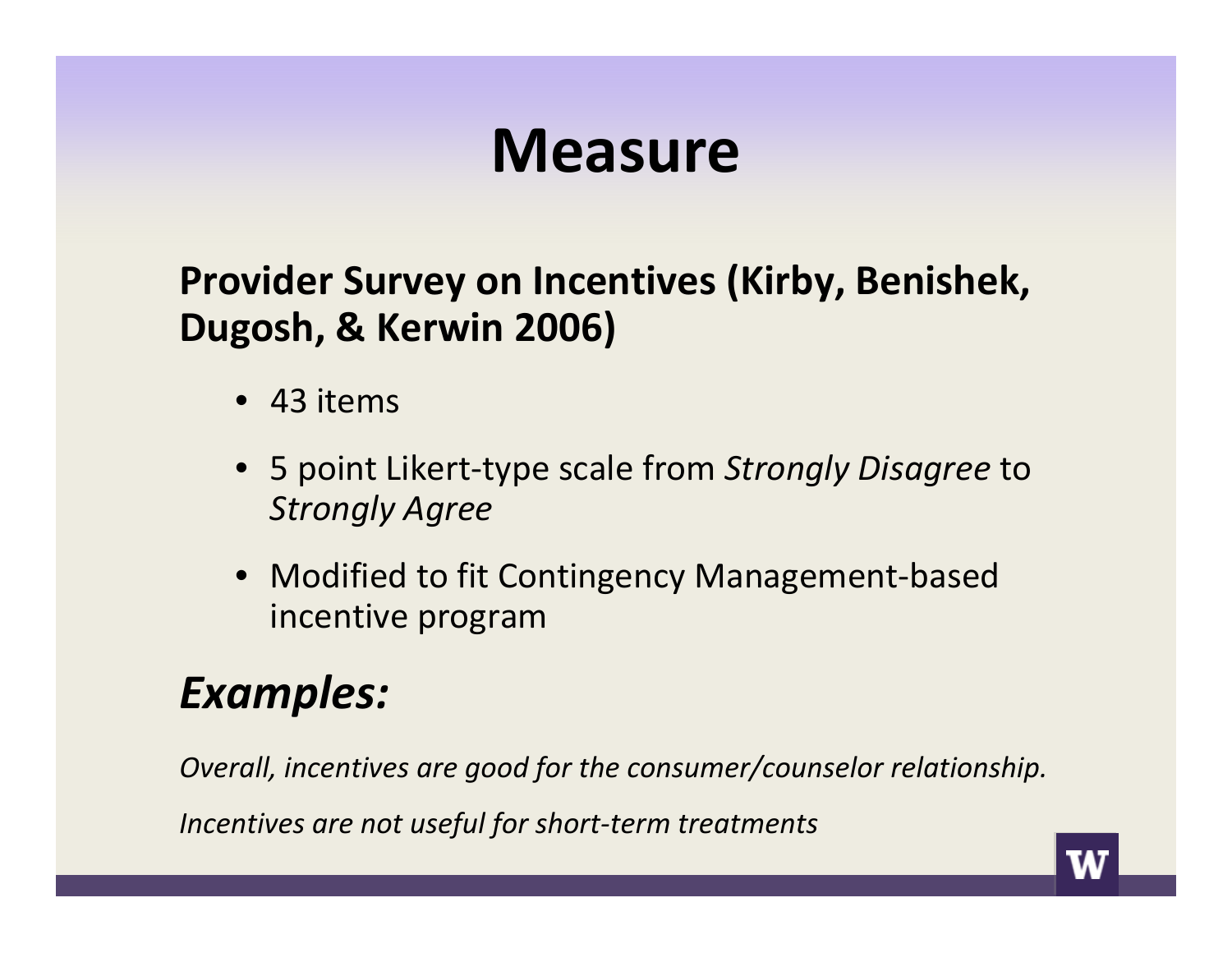## **Design**

#### Pre‐post design comparing agency‐wide provider survey opinions about CM before and after a CM RCT

**Survey administered prior to CM stim study** 5 sites 44 surveys

**CM for Stim RCT conducted April, 2008 to March, 2011**

**Survey re‐administered after completion of RCT** 5 sites 49 surveys

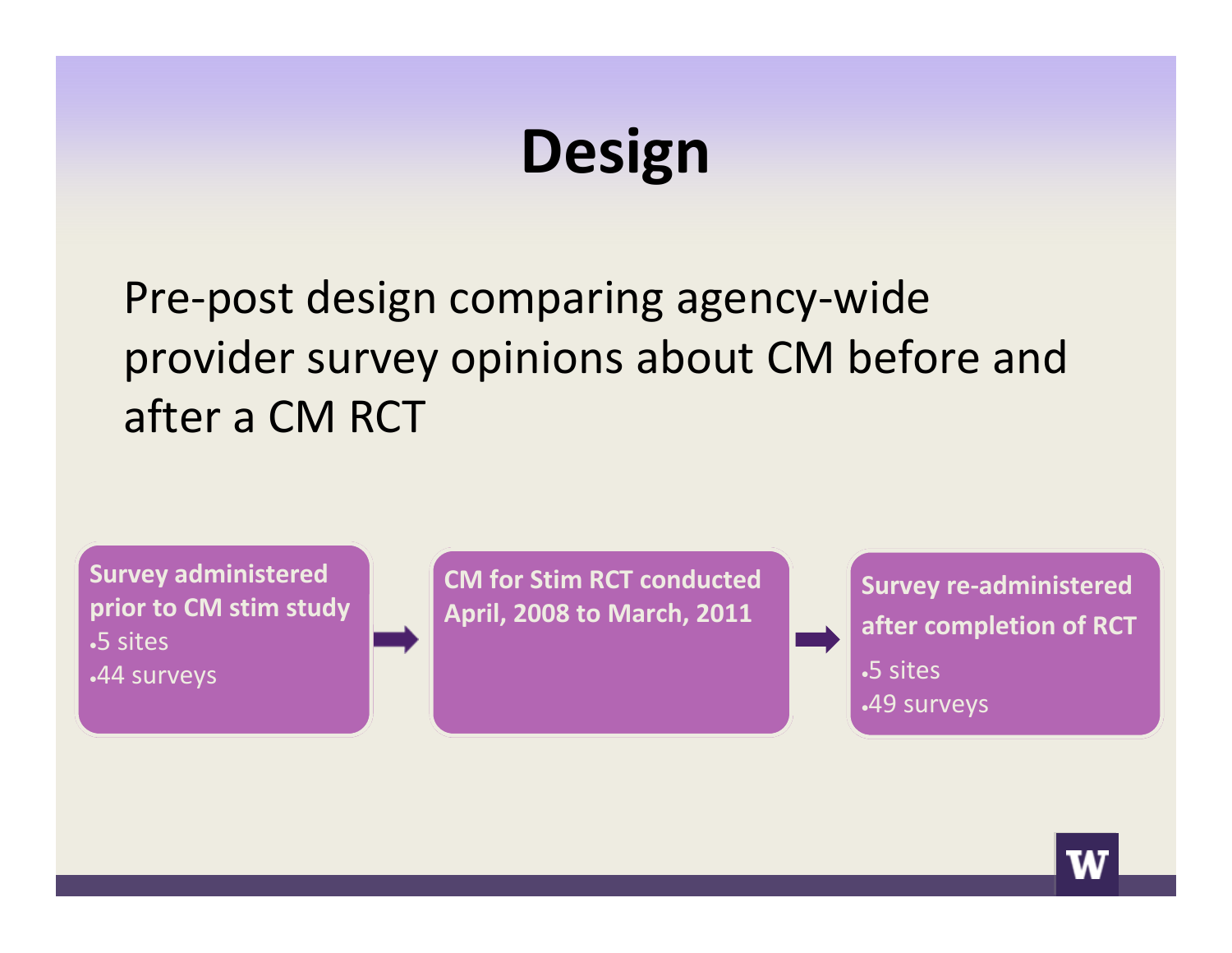# **Sample (N=80)**

#### **Medical providers, clinicians, and staff of an adult outpatient community mental health care clinic**

| <b>Professional History</b>      | <b>Mean</b> | <b>SD</b> |
|----------------------------------|-------------|-----------|
| <b>Years of Education</b>        | 16.91       | SD 1.8    |
| Years in MH or SUD field         | 8.54        | SD 7.44   |
| <b>Clinic role</b>               | <b>N</b>    | %         |
| Mental health provider           | 60          | 73.2%     |
| <b>Addiction provider</b>        | 10          | 12.2%     |
| Trained co-occurring tx provider | 7           | 8.5%      |
| % in recovery SMI or SUD         | 20          | 25%       |
| <b>Position</b>                  | <b>N</b>    | $\%$      |
| Case manager                     | 40          | 50.0%     |
| <b>Clinical staff</b>            | 25          | 30.4%     |
| Administrative and supervisory   | 7           | 8.5%      |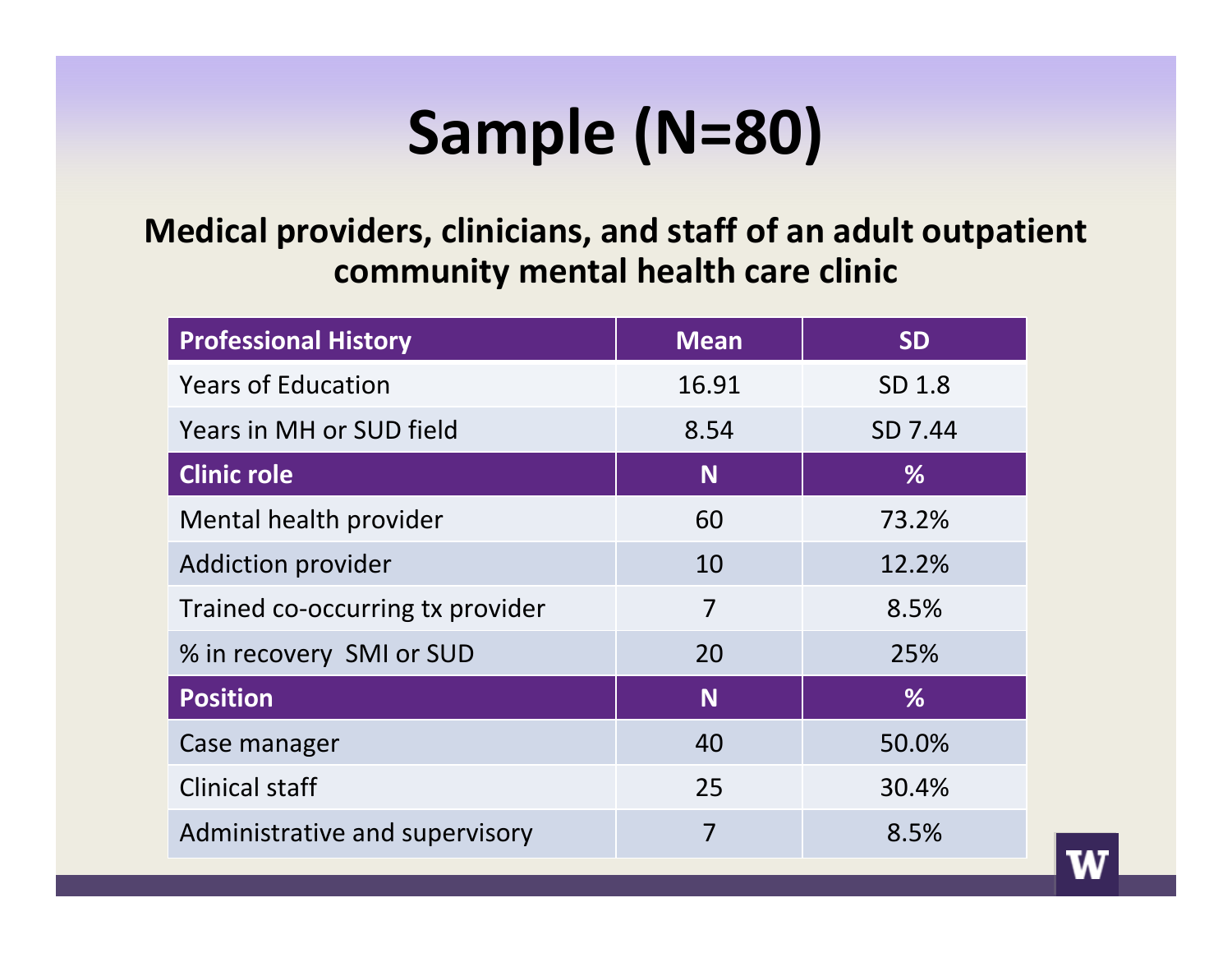### **Data analysis**

#### **A factor analysis was performed on the 43 items of the PSI**

- 3 factors were revealed
	- 1. Positive and negative opinions about incentive based programs
	- 2. Moral/philosophical objections to incentive based programs
	- 3. Cost of incentive based programs

**General estimating equations (GEE) were used to analyze the change in the factor means between pre‐intervention and post‐intervention**

• GEE was used because 11 members of our sample had both pre and post interviews.

(Clinic focus MH/CD, years of education, and within subject variance were controlled for.)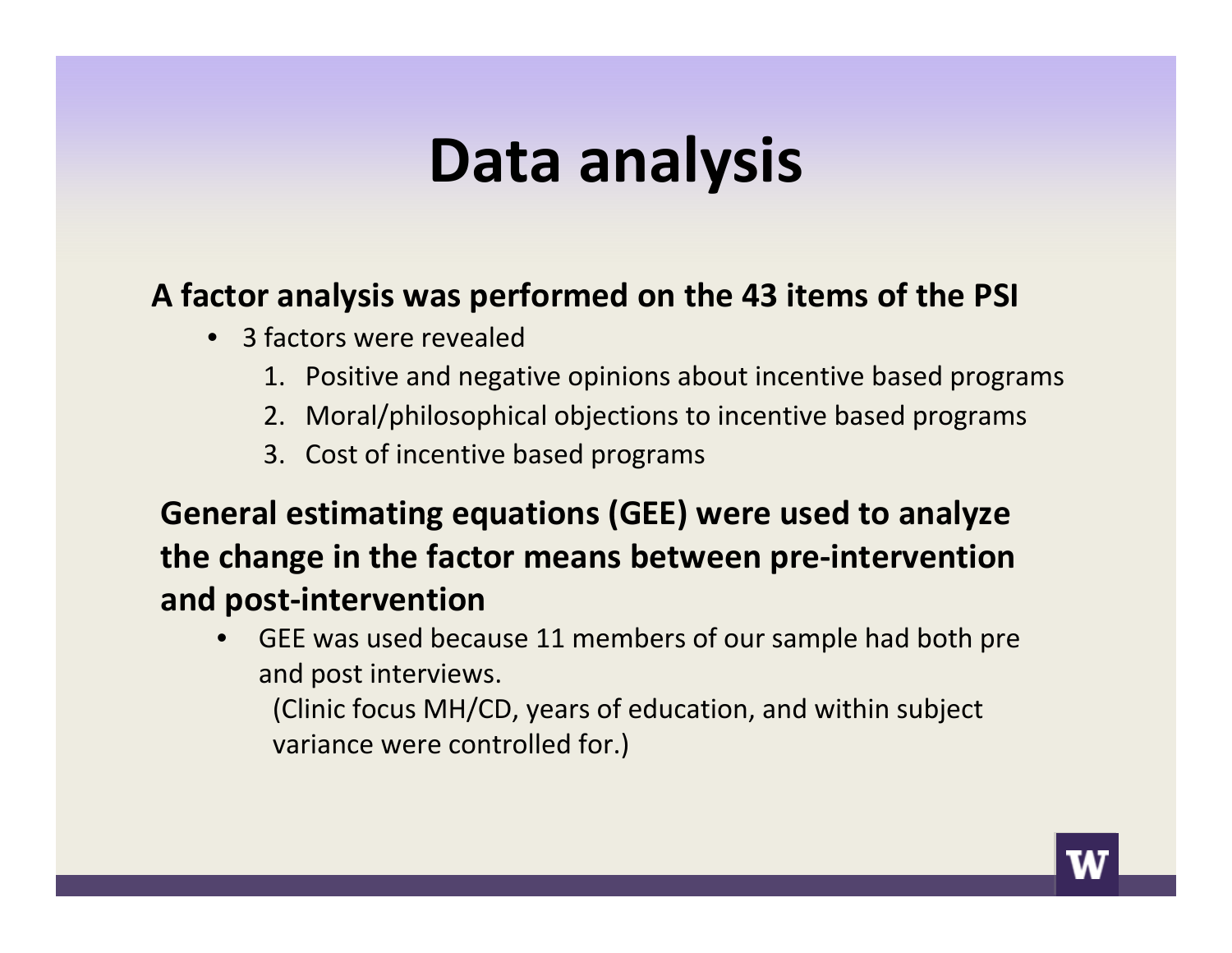# **Factor 1: Positive and negative opinions of incentives**

| <b>Factor load</b> | item                                                                                                                                     |
|--------------------|------------------------------------------------------------------------------------------------------------------------------------------|
| .80                | Incentives are more likely to have positive effects on<br>the consumer/counselor relationship than they are to<br>have negative effects. |
| $-.74$             | Incentives are more likely to have negative effects on<br>the consumer than they are to have positive effects.                           |
| $-.71$             | Overall, incentives have negative effects on the<br>consumer/counselor relationship.                                                     |
| .70                | Any source of abstinence motivation, not just internal<br>motivation, is a good thing for treatment.                                     |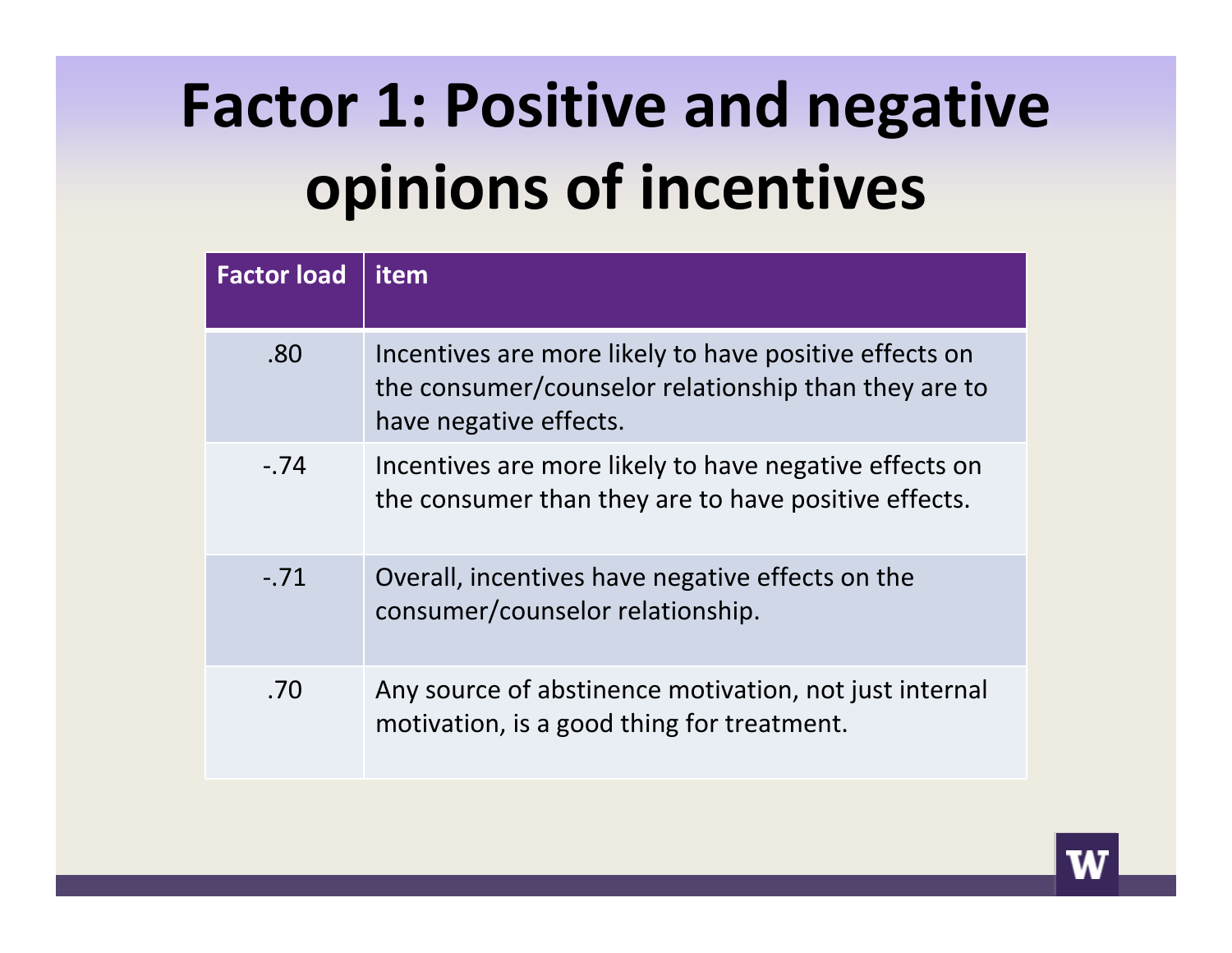# **Factor 2: Moral/philosophical objections**

| <b>Factor load</b> | item                                                                                                                                                  |
|--------------------|-------------------------------------------------------------------------------------------------------------------------------------------------------|
| .75                | It isn't right to give incentives to someone for being<br>clean when they aren't fulfilling their other treatment<br>goals, such as attending groups. |
| .69                | Incentives will stop the consumer from seeing beyond<br>the external reward and prevent them from realizing<br>their internal motivation.             |
| .67                | Incentives are not right because they are rewarding<br>the consumer for what he/she should be doing in the<br>first place.                            |
| .66                | It isn't right to give an incentive to consumers for<br>goals such as attendance when they aren't testing<br>drug negative (clean).                   |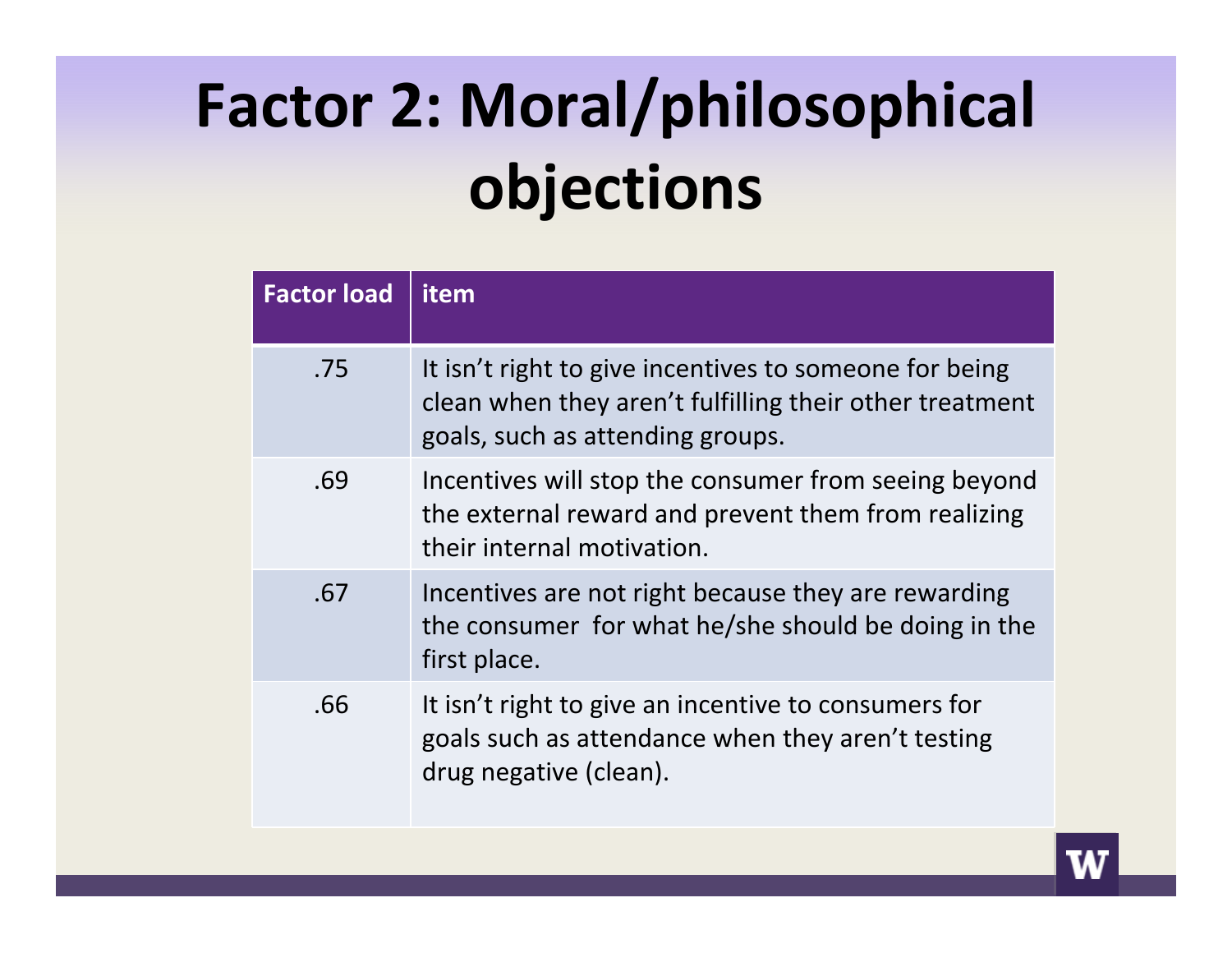#### **Factor 3: Cost**

| <b>Factor load</b> | item                                                                                                            |
|--------------------|-----------------------------------------------------------------------------------------------------------------|
| .86                | My treatment facility could not find funds for<br>tangible incentives that cost \$50 per consumer<br>per month. |
| .75                | My treatment facility could not find funds for<br>tangible incentives that cost \$10 per consumer<br>per month. |
| .64                | I wish I could provide out consumers with<br>incentive rewards, but I don't see how it's<br>affordable          |
| .62                | My treatment facility could not find funds for<br>tangible incentives that cost \$150 per consumer<br>per month |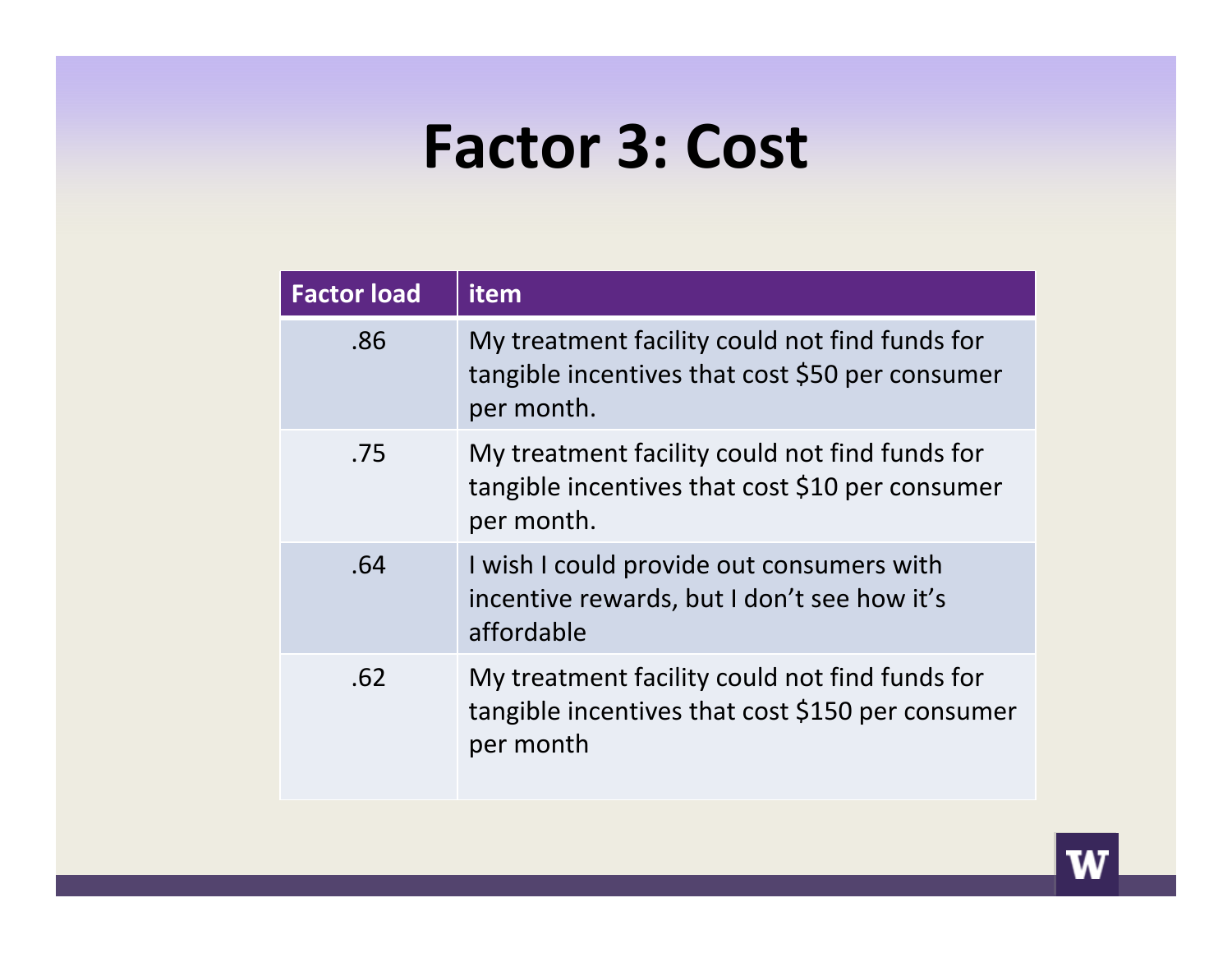# **Demographic correlations**

• Variables recoded, 1 represents negative regard and 5 represents positive regard

#### Correlate of Total score

- Type of provider, MH, SUD, or COD; F(2,84)=2.962 , p=.057
- Clinic focus MH/CD; <sup>t</sup> (78)=3.15, p=.002\*

#### Correlates of Factor 1 (pos/neg opinions)

- $\triangleright$  Type of provider, MH, CD or COD; F(2,84)=5.41, p= .006\*
- Years of education; r=‐.213, N=91, p=.043\*
- $\triangleright$  In recovery from SUD; t(77)=-2.48, p=.015\*
- Correlate of Factor 2 (moral/philo objections)

 $\triangleright$  Number of years in field; r=.26, n=91, p=.009\*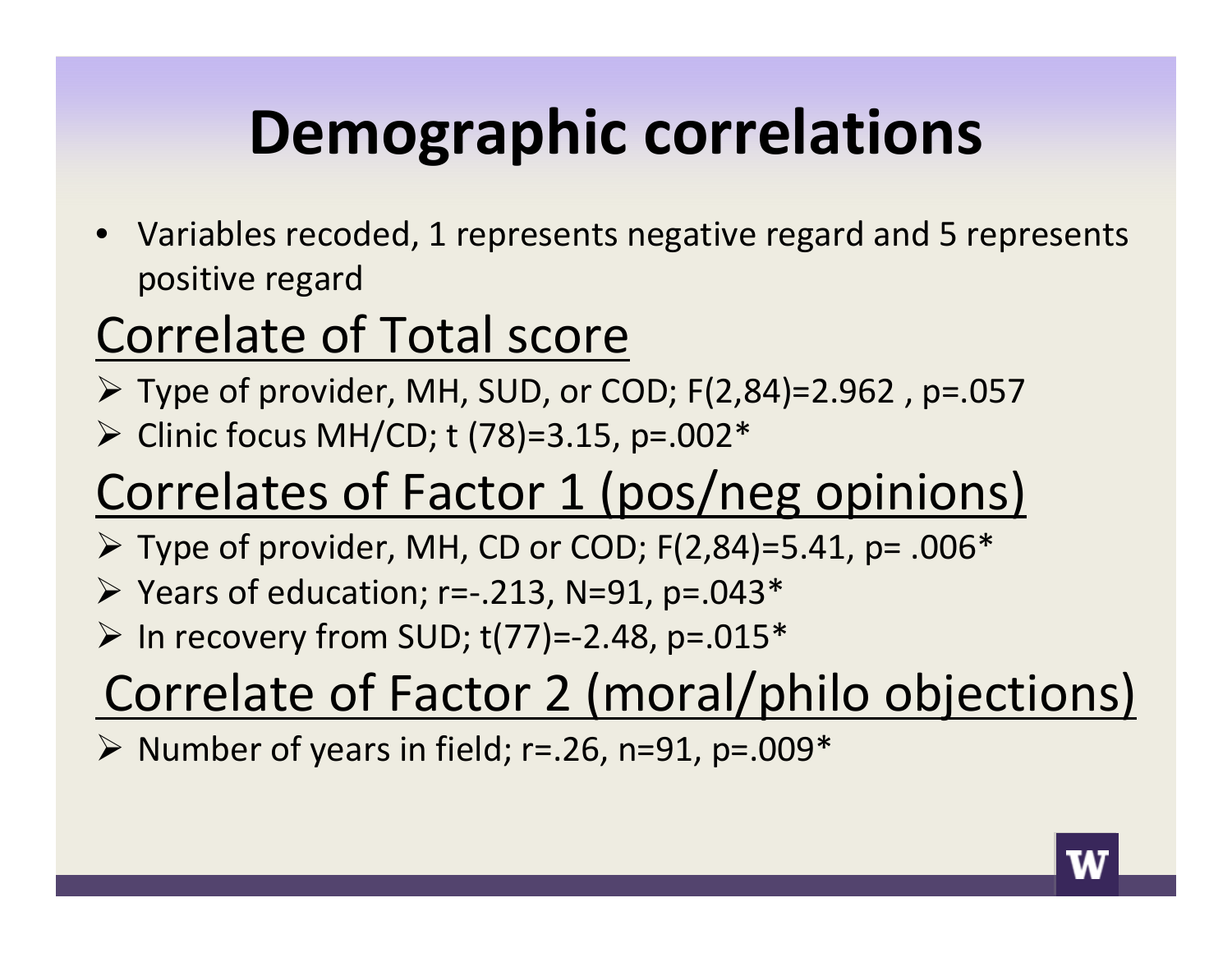# **Graph**

• Graph pre/ post of three factors

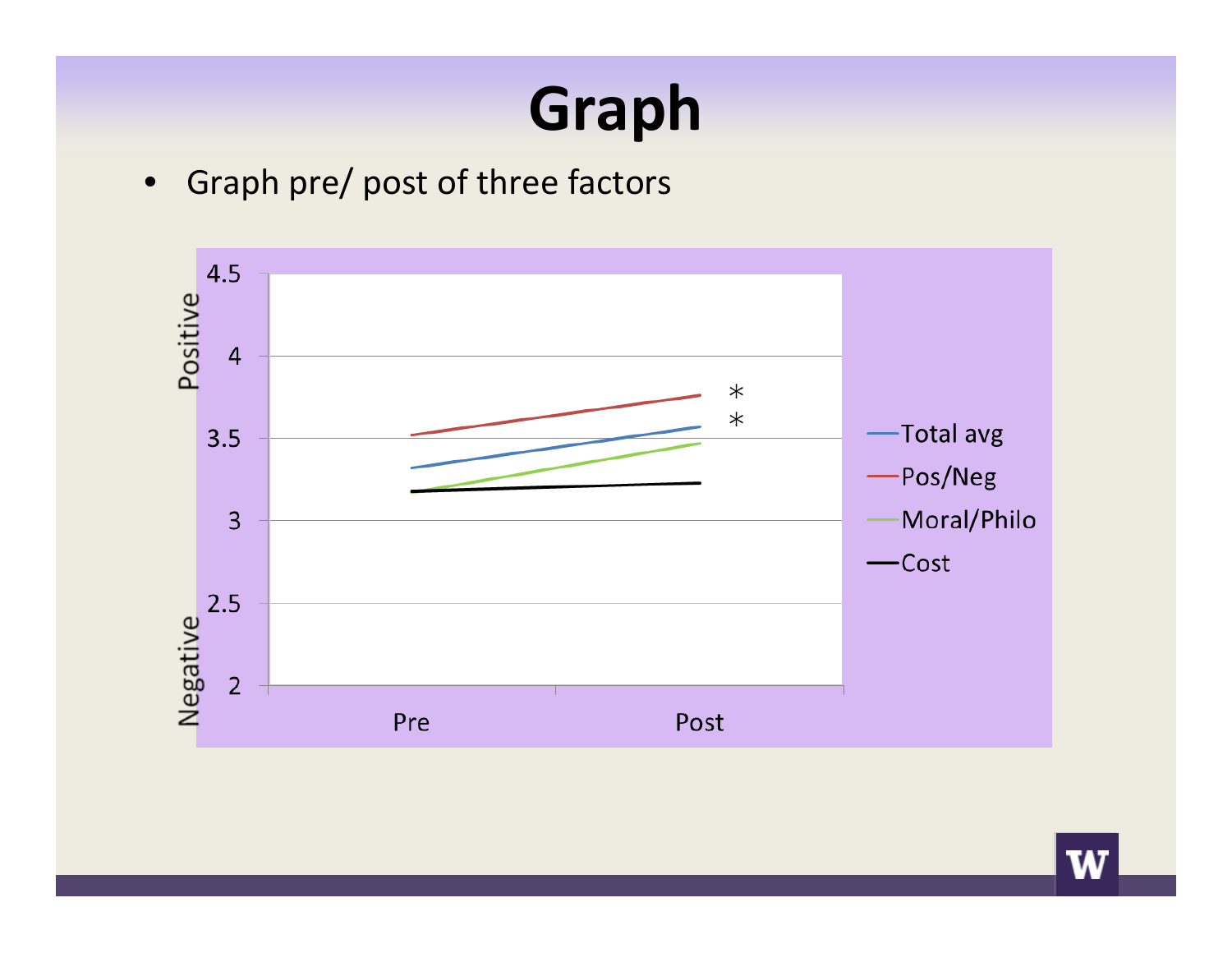# **Comments from clinicians:** *What are your thoughts about CM?*

- "Incentives give some level of motivation to people who have none. Incentives also focus on what people have done right, not what they have done wrong."
- "I have seen clients do really well who have <sup>a</sup> history of not being able to stay clean."
- "It helps the clients build pride and confidence by giving them tangible rewards for treatment/goal achievements."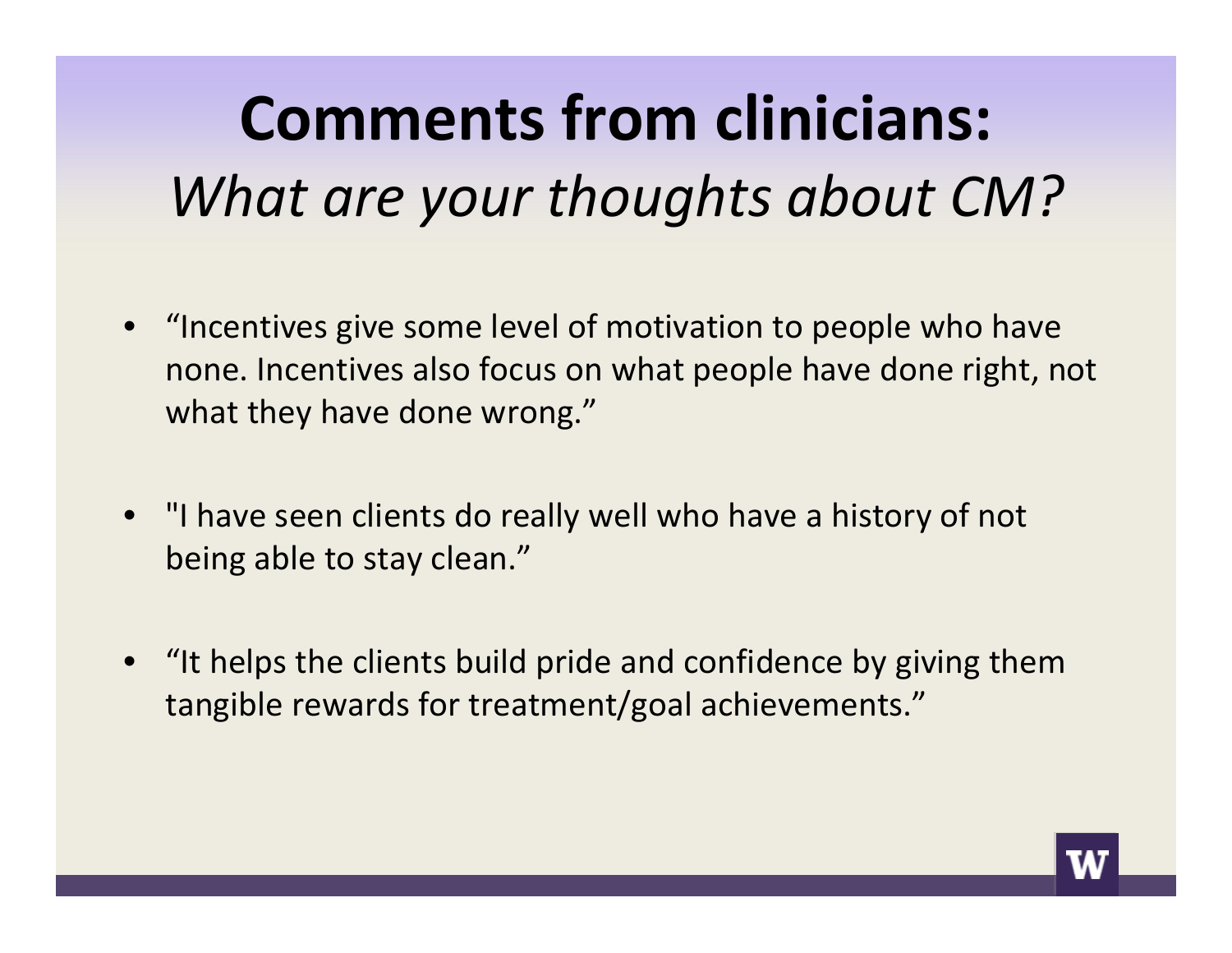## **Study Limitations**

• High staff turn over resulted inability to examine within-subject changes in CM attitudes.

– Typical of CMHCs

• Data gathered at single CMHC agency.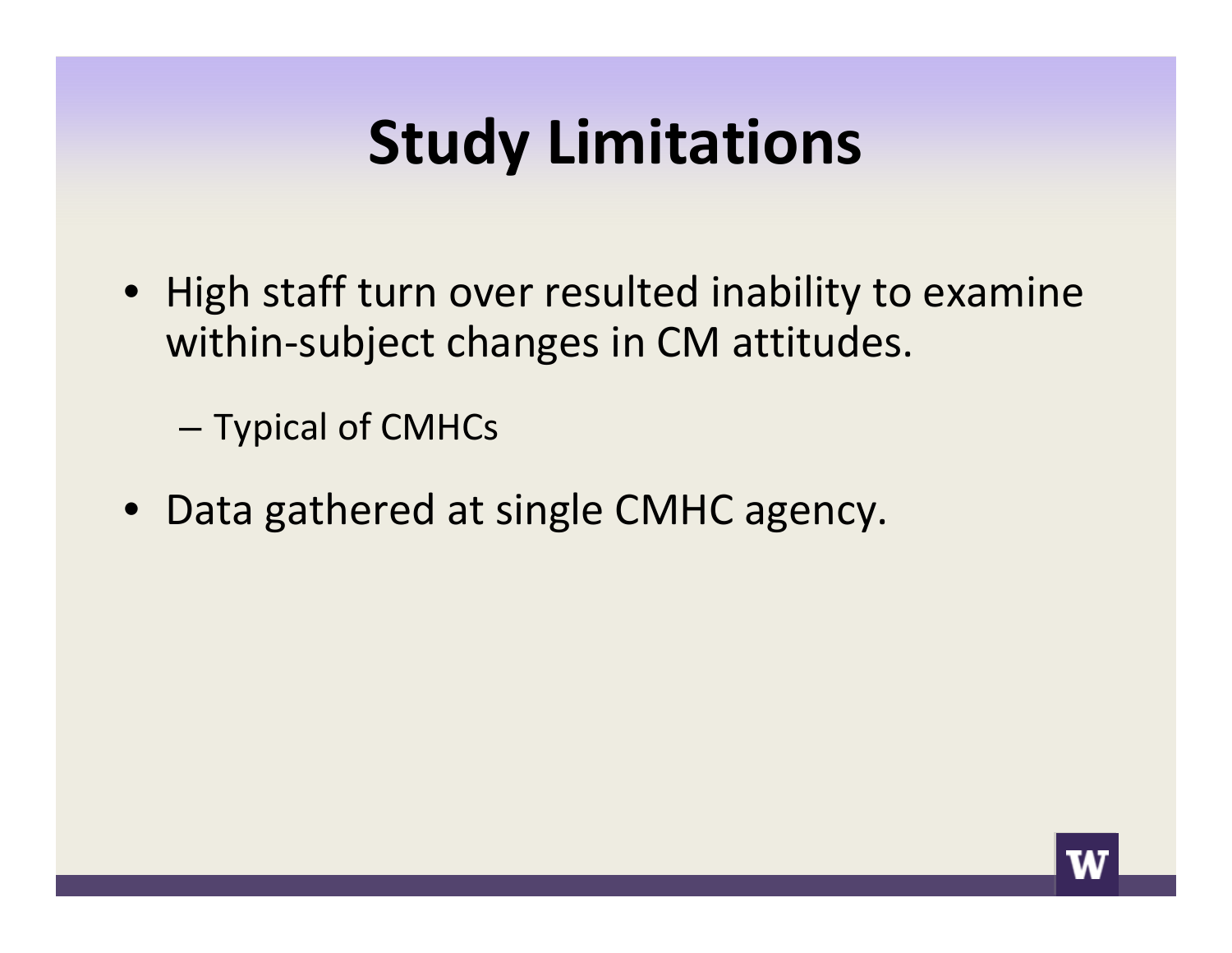# **Conclusion**

#### **Current Study**

•Opinions of CM are overwhelmingly positive

- Study observed that CD counselors see CM as more favorable than mental health clinicians
- Clinicians' opinions about contingency managements benefits and limitations improve after exposure to CM
- Moral objections and cost issues are less amenable to change.
- Like Kirby 2006, the most often positively endorsed statements were:
	- An advantage to incentive programs is that they focus on what is good in the consumer's behavior.
	- Any source of abstinence motivation, not just internal motivation, is <sup>a</sup> good thing for treatment.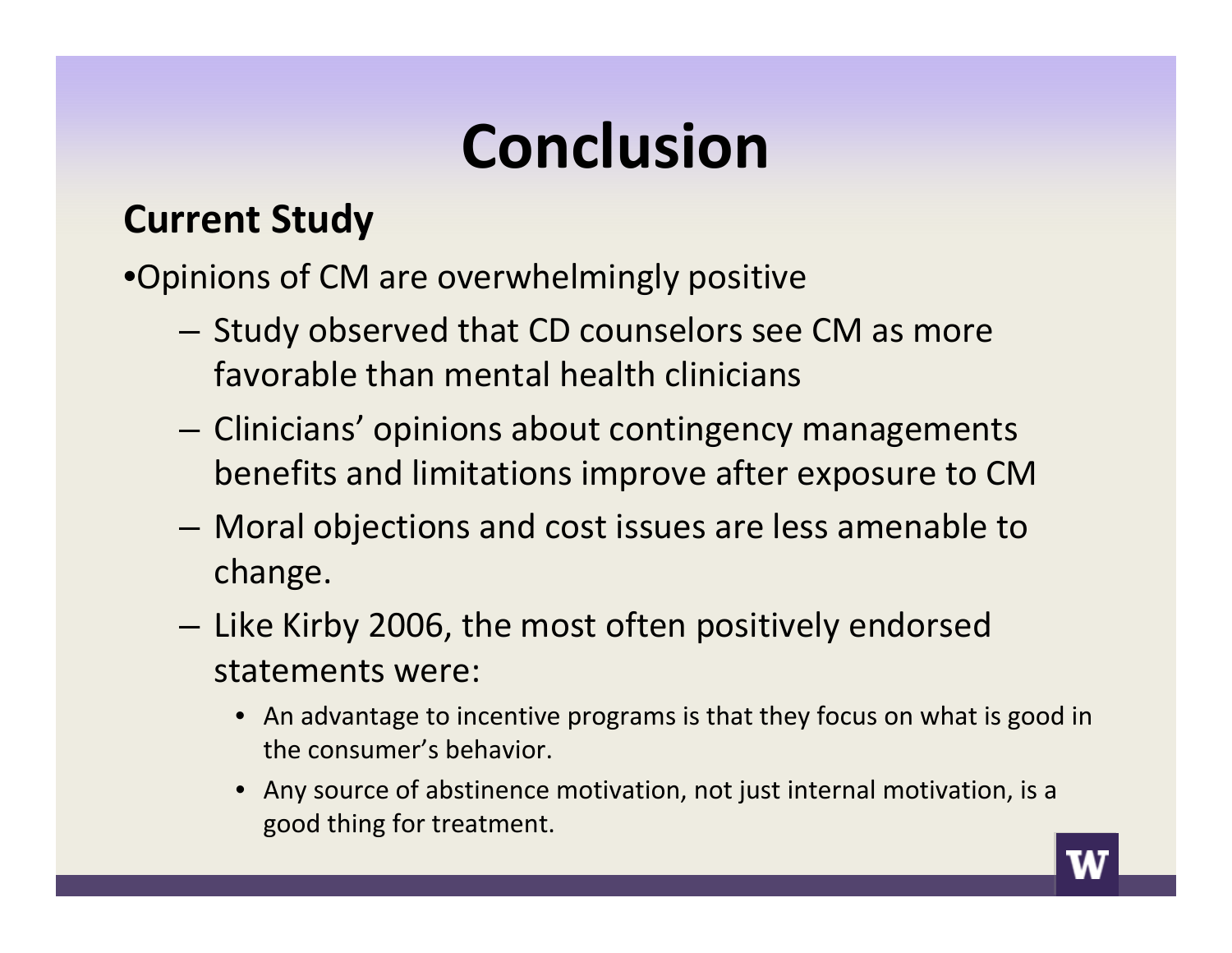## **Conclusion**

- **Implications for dissemination/implementation**
	- Experience may help improve opinions about CM
	- Specific focus on education and demonstration of CMs efficacy with non‐empirical data (videos/case examples) may be necessary for theoretical objections